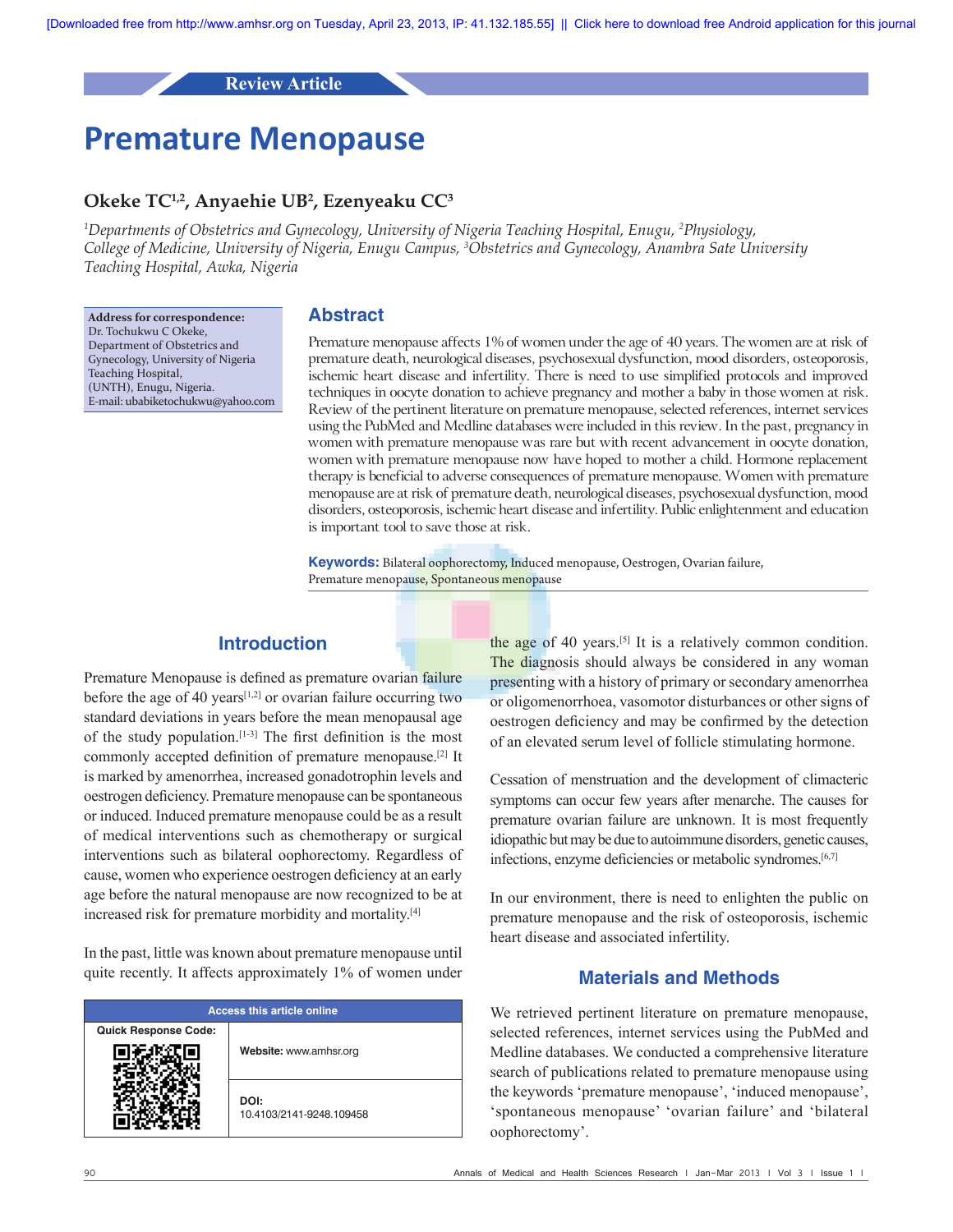## **Incidence**

Premature menopause affects 1% of all women under the age of 40. It is seen in 10‑28% of primary amenorrhea and 4‑18% of secondary amenorrhea.[8,9] Premature menopause is however not a rare condition.[10]

# **Aetiology**

The definite aetiology of premature menopause cannot be determined but some causes are identifiable.<sup>[3,10,11]</sup> These include:

# *Genetic disorders*

Genetic disorders are commoner in those cases that present early.[12] Examples of genetic disorders are chromosomal abnormalities. Ovarian dysgenesis is a major cause of premature menopause. Ovarian dysgenesis is seen in 30% of the cases.[3] Sex chromosome anomalies predominate as a cause. The commonest abnormality is 45X0 (Turner's syndrome). Chromosomal abnormalities are reported in 10-20% of cases involving X sex chromosomes. $[3]$ 

Genetic causes of premature menopause:

- Examples of Chromosomal abnormalities
	- ‑ Turner's syndrome
	- ‑ Pure gonadal dysgenesis
	- ‑ Familial
	- ‑ Trisomy 18 and Trisomy 13

Metabolic

- 17 alpha‑hydroxylase deficiency
- Galactosaemia
- Myotonic dystrophy

# Immunological

- Di George syndrome
- Ataxia telangiectasia
- Mucocutaneous fungal infections

# *Autoimmune diseases*

This is reported in 30-60% of cases.<sup>[3]</sup> They are the more common causes in the later onset presentations.[11] Autoimmune causes of premature menopause are thyroid diseases, mumps, hyperparathyroidism and Addison's disease. The ovarian biopsy in these conditions show infiltration of the follicles with plasma cells and lymphocytes.[3] Women with autoimmune premature menopause are at increased risk for adrenal insufficiency, hypothyroidism, diabetes mellitus, myasthenia gravis, rheumatoid arthritis and systemic lupus erythematosis.<sup>[13,14]</sup>

#### *Infections*

Mumps is the commonest infection associated with premature menopause. Its effect is maximal during the fetal and pubertal periods when even subclinical infection can result in ovarian failure.[15] Pelvic tuberculosis can cause secondary amenorrhea and ovarian failure. Pelvic tuberculosis is seen in 3% of cases.[16] It is important to note that pelvic tuberculosis results in intrauterine synechiae with endometrial destruction more in women suffering from this infection and not ovarian failure.

#### *Smoking*

Is known to induce premature menopause. There is a dose-related effect of smoking on age of menopause.<sup>[3,17]</sup> The effect of smoking is believed to be caused through polycyclic hydrocarbons contained in cigarette smoke.<sup>[18]</sup> Apart from smoking, early menopause may be associated with poor health, poor nutrition and increased parity.[19]

# *Iatrogenic*

Radiation and chemotherapy can cause premature menopause but the effect is reversible and the ovary may resume ovulation and menstruation after one year of amenorrhea.[3] Megavotlage irradiation (4500‑5000 rads) is often associated with ovarian failure but irradiations less than 500 rads restores normal ovarian function by 50% after a period of one year or two and pregnancies have occurred.[3,10] There is no evidence that low dose irradiation (diagnostic or therapeutic doses of radio nuclides) or ultraviolet light or domestic microwave appliances cause significant loss of ovarian function.[20] The chemotherapeutic agents implicated in the aetiology of premature menopause are alkylating agents, methotrexate, 6 mercaptopurine, actimomycin and adriamycin. Ovarian damage from cancer therapy depends on the age at treatment and on the type of treatment. Women that are younger than 40 years are at lower risk for ovarian failure than older women. However, exposure to higher doses of alkylating agents and higher doses of radiation to the ovary are more likely to induce ovarian failure.[21]

## *Surgery*

Ovarian failure following hysterectomy is seen in 15‑50% of the cases.[3] This is caused by impairment of ovarian vascular supply or by the loss of some important endocrine contribution by the uterus to the ovary. At surgery, effort must be made to preserve all normal ovarian tissue and prevent damage to the ovarian blood supply.[10] The practice of prophylactic oophorectomy has increased overtime and more than doubled between 1965 and 1990.[22] Bilateral oophorectomy is carried out to prevent ovarian cancer.

#### *Drugs*

Prolonged GnRH therapy may lead to ovarian suppression and failure<sup>3</sup>. Others are chemotherapeutic drugs particularly alkylating agents.[23]

# **Pathophysiology**

Lack of gonadotrophin receptors is the underlying cause of nonresponse of follicles and the main cause of this disorder.<sup>[3,10]</sup>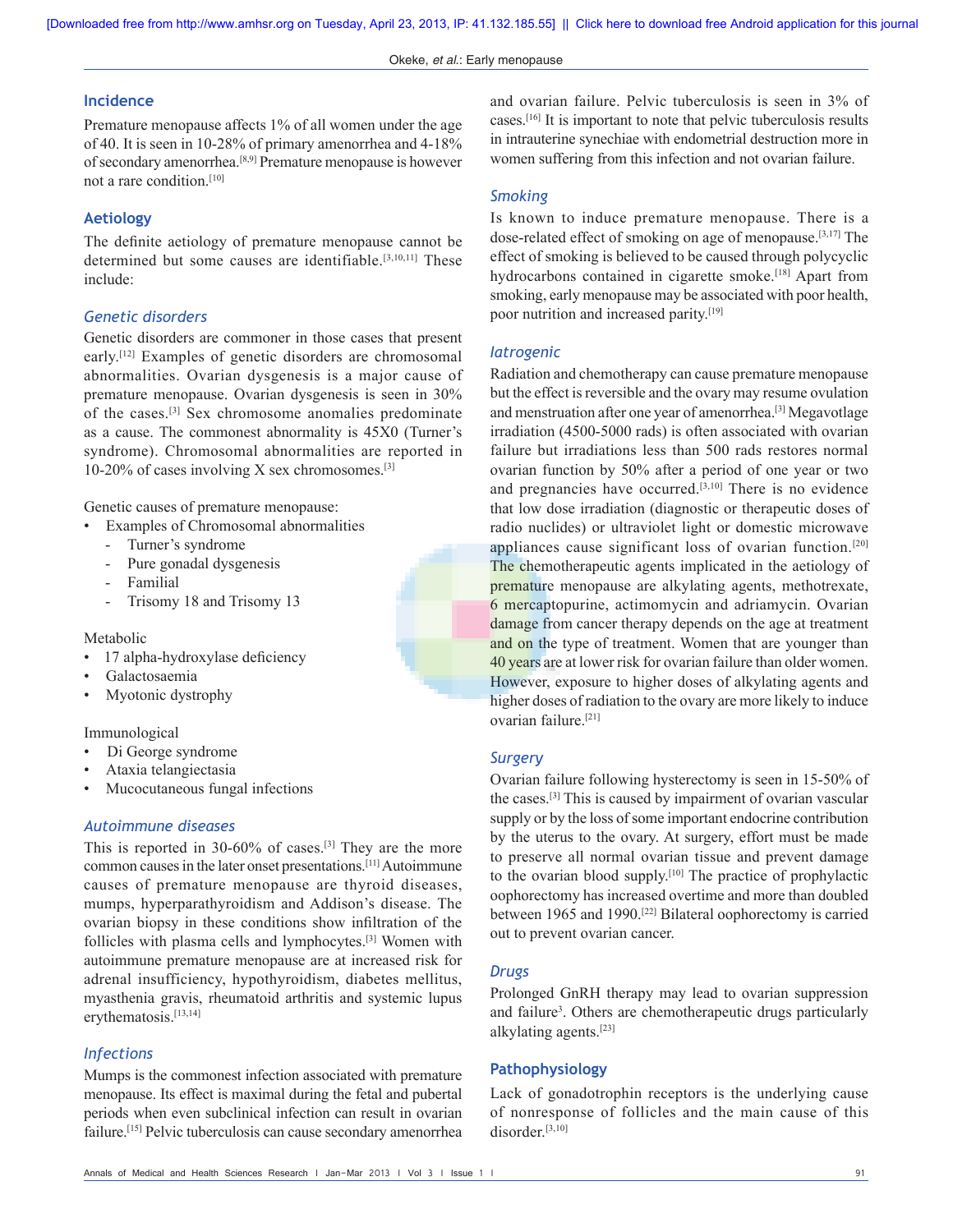**[Downloaded free from http://www.amhsr.org on Tuesday, April 23, 2013, IP: 41.132.185.55] || [Click here to download free Android application for this journal](https://market.android.com/details?id=comm.app.medknow)**

# **Clinical features**

Premature menopause is associated with multiple symptoms such as vasomotor symptoms (Hot flushes and night sweats), vaginal symptoms (vaginal dryness and dyspareunia), urinary symptoms (frequency, urgency, incontinence and atrophic cystitis), sexual dysfunction, and sleep disturbances.[24] Other symptoms are headache, depression, anxiety, irritability, skin atrophy, joint pains, cancer phobia, pseudocyesis and lack of concentration.

The terms hot flush, hot flash and vasomotor symptoms are often used to describe the same condition.[25] Hot flushes occur in 75%[3,25] of cases and tend to be more severe than in natural menopause. Hot flushes are the most common and distressing complaint for which women seeks advice from their physician. Hot flushes are unpredictable in onset, may present with recurrent periods of sudden, explosive, overwhelming uncomfortable sensation of intense heat or flushing that begins on the face or upper part of the neck and then to upper chest. Hot flushes may be associated with palpitations, a feeling of anxiety and red blotching of the skin. Hot flushes last for 2‑5 minutes, varying in frequency with some women experiencing episodes multiple times in a day but decrease with the passage of time.<sup>[4]</sup> Hot flushes have a detrimental effect on a woman's functional ability and quality of life, however, they are not life threatening.[4,25]

Premature menopause may present with atrophic vagina which reduces the vaginal secretion, and dry vagina can cause dyspareunia. Loss of libido adds to sexual dysfunction. There is reduced libido in about 10‑20% of the cases.[3] Premature menopause can cause urethral caruncle, dysuria, with or without infection, urge and stress incontinence.

There is characteristics loss of vaginal rugae, shortening and narrowing of the vagina. There is an overall loss of mucosal elasticity with reduced vaginal secretons and loss of vaginal transudate. The reduced vaginal secretions and the delayed timing of vaginal lubrication during sexual intercourse significantly contribute to dyspareunia in women with premature menopause. The reduced levels of oestrogens cause urogenital atrophy and urogenital diaphragm weakness. The atrophic changes in the female lower genital tract, leads to symptoms of dysuria, urethral discomfort and stress incontinence.

Sleep disturbances may be seen in women with severe hot flushes presenting with cognitive or affective disorders resulting from sleep deprivation.

#### **Diagnostic criteria**

There are no unique clinical features that establish the diagnosis of premature menopause. The diagnosis is based on a triad of amenorrhea, elevated gonadotrophin levels and signs and symptoms of oestrogen deficiency. The concentrations of gonadotrophins in the premature menopausal range are

necessary to establish a diagnosis of ovarian failure but because of the intermittent presentation of the disease, repeated assays may be required at intervals of 2-4 weeks.<sup>[10]</sup> Women with FSH levels above 40 mIU/ml may not have viable ovarian follicles on biopsy and such women may be regarded as having undergone permanent ovarian failure.[26]

#### **Investigations**

- 1. FSH level >40 Miu/ml: E2 level <20 pg/ml.
- 2. Chromosomal study: Sex chromosomal analysis should be performed on all patients who present with primary amenorrhea or with early‑onset ovarian failure. Buccal smears should be avoided as X and Y chromatin tests are often unreliable for diagnosing sex chromosome abnormalities.[10] The women that present with later onset ovarian failure should have their adrenal reserve checked.
- 3. Thyroid function: The women who present with later onset ovarian failure should be screened for high titres of anti‑adrenal and anti‑thyroid antibodies to rule out autoimmune adrenal or thyroid failure which may follow ovarian failure a year or more later.<sup>[10]</sup>
- 4. Blood Sugar: Blood sugar level should be checked.
- 5. X‑ray of the pituitary gland to rule out tumor.
- 6. Blood calcium level.
- 7. Bone mineral density study.

# **Consequences of premature menopause**

The consequences of premature menopause can be divided into short and long term consequences.

Short term consequences include vasomotor symptoms such as hot flushes, night sweats, palpitations and headaches, weight gain, vaginal dryness and dyspareunia, urgency and stress incontinence with psychological problems including irritability, forgetfulness, insomnia and poor concentration.[3,10,27,28]

The long term consequences of premature menopause include infertility, osteoporosis and an increased risk of premature death, cardiovascular diseases and stroke.[3,10,27,28]

# *Infertility*

It is true that some authors have reported pregnancies in women with premature menopause, $[29,30]$  but the reality is that it is rare. With recent advancement in oocyte donation, women with premature menopause now have hoped to mother a child. Currently, oocyte donation is widely used and it is a successful option in management of infertility due to ovarian failure. The possible theoretical reasons for high pregnancy rates in ovum donation programmes are:

- 1. Absence of the state of hypoestrogenism,
- 2. Absence of other causes of infertility,
- 3. Lack of endometrial hyperstimulation,
- 4. Absence of episodes of premature lutenization,
- 5. Better control of the window of receptivity.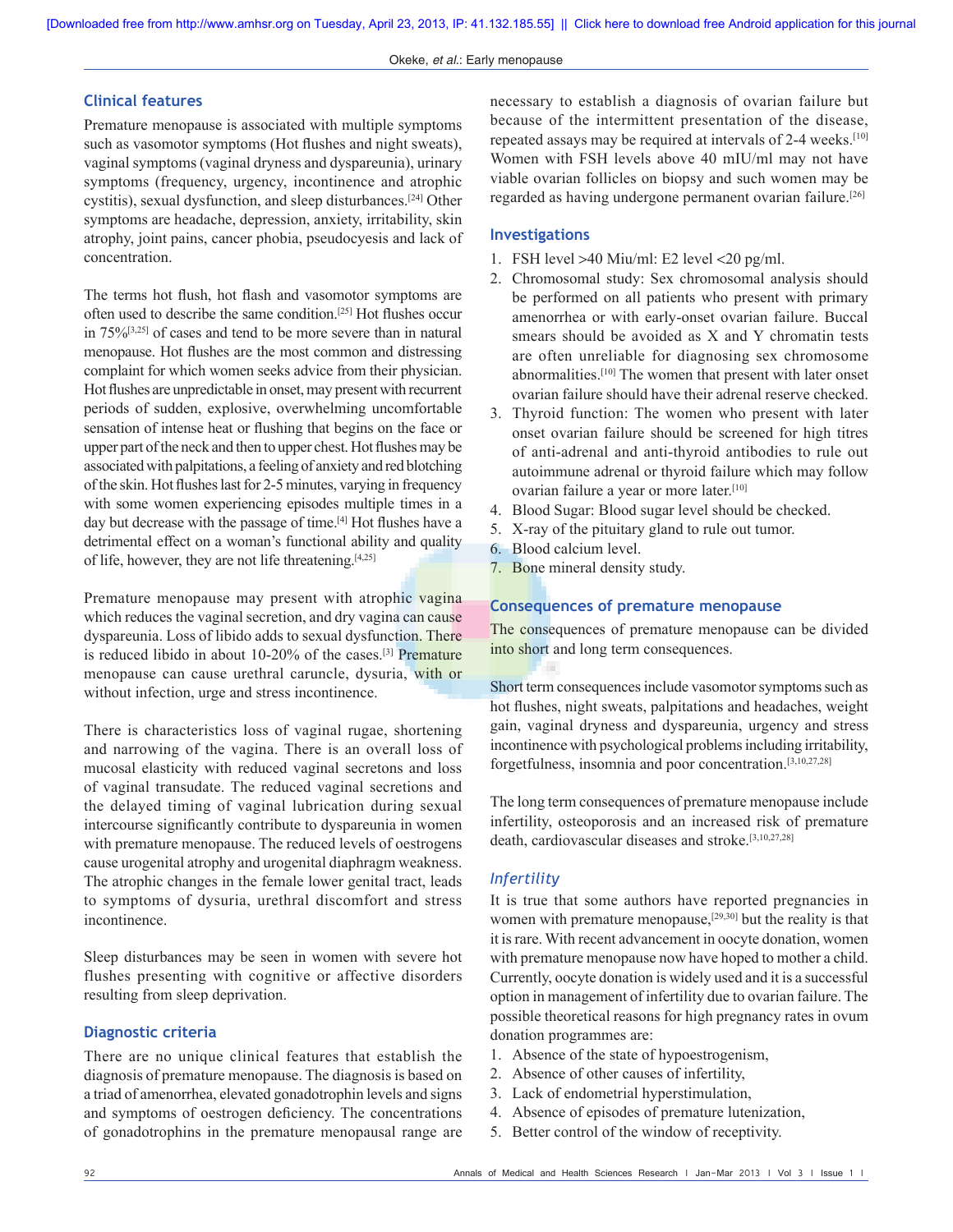**[Downloaded free from http://www.amhsr.org on Tuesday, April 23, 2013, IP: 41.132.185.55] || [Click here to download free Android application for this journal](https://market.android.com/details?id=comm.app.medknow)**

#### *Osteoporosis*

This is a systemic skeletal disorder characterized by low bone mass and microarchitectural deterioration of bone tissue, with a consequent increase in fragility of bone and susceptibility to risk of fracture.[23,31] Women with premature menopause are at increased risk for low bone density, earlier onset osteoporosis and fractures.[32] Maternal aging and oestrogen deficiency as a result of declining ovarian activity have been implicated in the aetiology of osteoporosis.[10,33] Albright, *et al.*[34] are the first to demonstrate the relationship between oestrogen deficiency, menopause and an increased incidence of fractures in women. Other studies later supported these findings and further demonstrated the beneficial effects of oestrogen replacement therapy.[35,36] Hormone replacement therapy is the corner stone in the prophylaxis and treatment of osteoporosis. The following oestrogen preparations are currently available for management of osteoporosis namely tablets for oral use, creams for percutaneous or vaginal use, vaginal rings, transdermal patches and subcutaneous implants. Subcutaneous implants provide a safe simple delivery system for hormone replacement therapy.[37] Implants have little or no adverse effect on clotting factors, blood pressure, or glucose tolerance.[37]

# *Cardiovascular consequences*

Premature menopause is associated with an increased risk of ischemic heart disease and angina and the risk increases with an earlier age of ovarian failure.<sup>[10,38]</sup> It is also associated with increased cardiovascular mortality and total mortality.<sup>[39-41]</sup> Oestrogen deficiency increases the risk of ischemic heart disease and angina in a post-menopausal woman. Oestrogen is cardio protective in prevention of cardiovascular disease.[42] Oestrogen also increases HDL and decreases LDL, cholesterol and triglycerides. Oestrogen receptors have been found throughout the cardiovascular system.[43] A typical oestrogen effect is a relaxation in arterial tone and a decrease in resistance.[43]

# **Management of premature menopause**

The most important approach in management of premature menopause is to identify the cause and institute treatment based on the cause. It is now possible to restore follicular maturation, ovulation and menstruation with treatment of identified cause of premature menopause.

With ovulation induction or oocyte donation in IVF programmes, it is possible to achieve pregnancy. Women with primed endometrium using oestrogen, can be followed with progestogen challenge test to demonstrate the possibility of induction of menstruation.

It is good practice to recommend oestrogen replacement therapy for women with premature menopause.<sup>[44-46]</sup> Women with hypo oestrogenaemia may require hormone replacement therapy (HRT) to avoid osteoporosis. There is some evidence that restoring normal oestrogen levels will reduce the later development of cardiovascular disease,

osteoporosis and possibly dementia.<sup>[47]</sup> Thus, short term use of HRT is considered an option by many.[47‑50] Treatment for each woman is considered virtually: Mandatory.[51] It is possible to treat autoimmune disease with corticosteroid therapy if antibodies to sex hormones are present in the blood.

#### **Problems associated with premature menopause**

Premature menopause is associated with long term health risks such as premature death, cardiovascular disease, neurologic disease, osteoporosis, and psychosexual dysfunction and mood disorders. Oestrogen mitigates some but not all of these consequences. The use of oestrogen is controversial and problematic because it is the most recognized effective treatment option which is often contraindicated. Premature menopause that result from cancer treatments such as chemotherapy and radiation or from bilateral oophorectomy has increased over time because of the improved success in the treatment of cancer in children, adolescents and reproductive-age women. Furthermore, the practice of prophylactic bilateral oophorectomy at the time of hysterectomy has increased overtime.[22] However, there is strong evidence that long term risks and adverse health outcomes following induced menopause is increasing.[22] Serious health consequences such as premature death, cardiovascular and neurologic disease, osteoporosis, psychiatric symptoms and impaired sexual function are linked with induced menopause.<sup>[22]</sup>

Women with premature menopause are at risk for low bone density, earlier onset osteoporosis and fractures,<sup>[32]</sup> earlier onset of coronary heart disease and increased cardiovascular mortality.[39] Women with premature ovarian failure have been reported to have diminished general and sexual well‑being and are less satisfied with their sexual lives.[52] Furthermore, women with premature ovarian failure have more anxiety, depression, somatization, sensitivity, hostility and psychological distress than women with normal ovaries.[52]

# **Conclusion**

Women with premature menopause are at risk of premature death, osteoporosis, ischemic heart disease, angina and infertility.[53] This condition is common in our environment affecting 1% of women under the age of 40 years. Public enlightenment and education is important tool to save those at risk. With simplified protocols and improved techniques the affected women may achieve pregnancy and mother a baby.

# **References**

- 1. Laughlin D, Thorney Croft IH. Amenorrhea. In: DeCherney AH, Nathan L, editors. Current obstetric and gynecologic diagnosis and treatment. 9<sup>th</sup> edition. New York: McGraw Hill Companies; 2003. p. 991-1000.
- 2. Jewelwicz R, Schwartz M. Premature ovarian failure. Bull N Y Acad Med 1986;62:219‑36.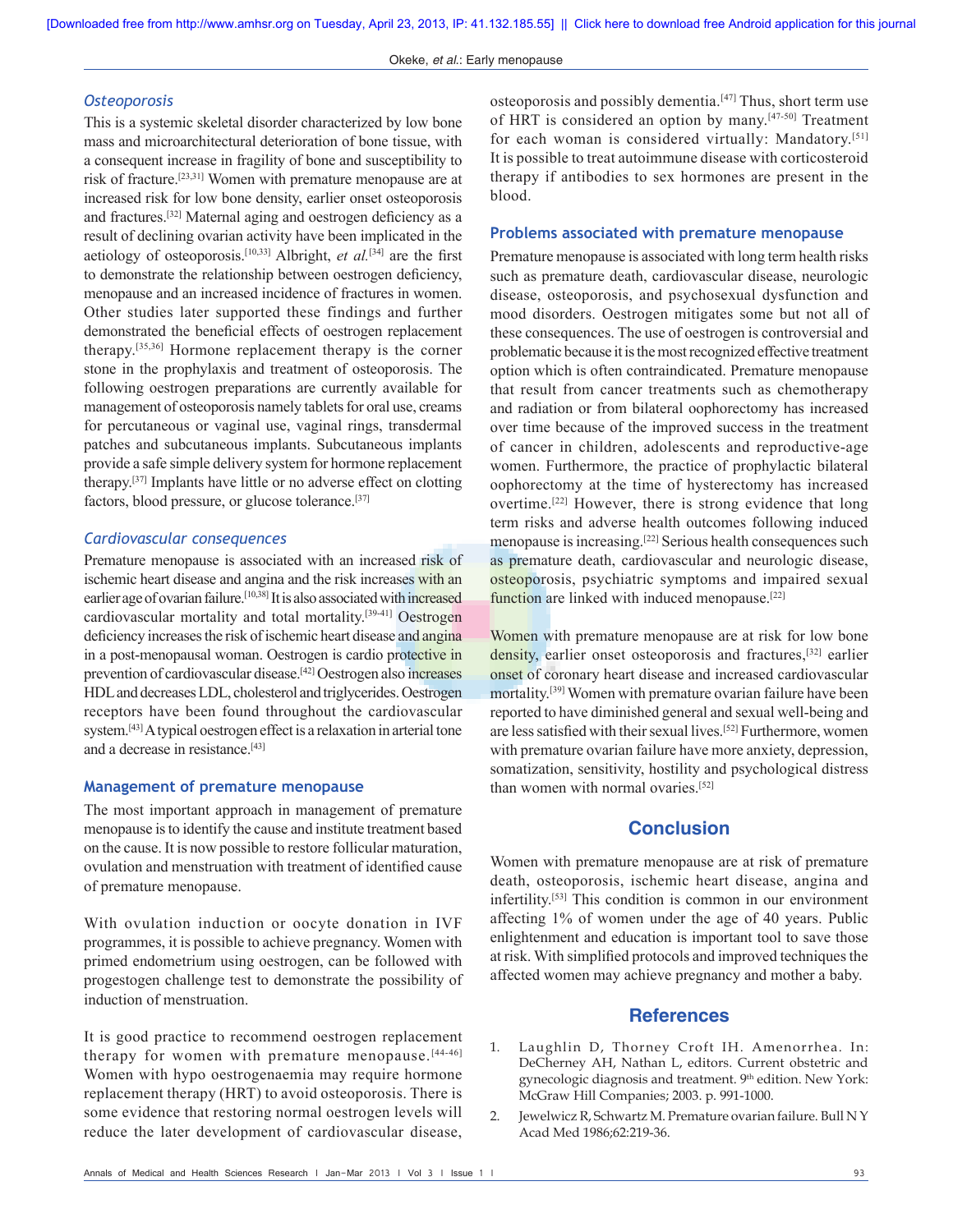- 3. Padubidri VG, Daftary SN, editors. Menopause, premature menopause and post menopausal bleeding. In: Shaw's Textbook of Gynecology. 13<sup>th</sup> edition. New Delhi Elsevier; 2004. p. 56‑67.
- 4. Ikeme ACC, Okeke TC, Akogu SPO, Chinwuba N. Knowledge and perception of menopause and climacteric symptoms among a population of women in Enugu, South East, Nigeria. Ann Med Health Sci Res 2011;1: 31-6.
- 5. Coulam CB, Adamson SC, Annegers JF. Incidence of premature ovarian failure. Obstet Gynecol 1986;67:604-6.
- North American Menopause Society. Menopause Practice: A Clinician's Guide. 3rd ed. Cleveland, OH: North American Menopause Society; 2007.
- 7. Nelson LM. Clinical practice. Primary ovarian insufficiency. N Engl J Med 2009;360:606‑14.
- 8. Russell P, Bannatyne P, Shearman RP, Fraser I, Corbertt P. Premature hyper‑gonadotropic ovarian failure. Clinico‑pathological study of 19 cases. Int J Gynecol Pathol 1982;1:185‑201.
- 9. Mashchak CA, Kletzky OA, Davajan V, Mishell DR Jr. Clinical and Laboratory evaluation of patients with primary amenorrhea. Obstet Gynecol 1981;57:715‑21.
- 10. Baber R, Abdalla H, Studd F. The premature menopause. In: Studd J, editor. Progress in Obstetrics and Gynecology. Vol. 9. Edinburgh: Churchill Livingstone; 1991. p. 209‑26.
- 11. Ke RW. Management of menopause. In: Ling FW, Diff P, editors. Obstetrics and Gynecology Principles of Practice. 1<sup>st</sup> edition. New York: McGraw-Hill Companies; 2001. p. 1021‑40.
- 12. Alper MM, Gamer PR. Premature ovarian failure. Its relationship to autoimmune disease. Obstet Gynecol 1985;66:27‑30.
- 13. Panay N, Kalu E. Management of premature ovarian failure. Best Pract Res Clin Obstet Gynaecol 2009;23:129-40.
- 14. Hoek A, Schoemaker J, Drexhage HA. Premature ovarian failure and ovarian autoimmunity. Endocr Rev 1997;18:107‑34.
- 15. Morrison JC, Gimes JR, WiserLW, Fish SA. Mumps oophoritis: A cause of premature menpause. Fertil Steril 1975;26:655‑9.
- 16. Nogales‑Ortiz F, Tarncon I, Nogales FF. The pathology of female genital tuberculosis. Obstet Gynecol 1979;53:422‑8.
- 17. Jick A, Porter J, Morrison AS. The relationship between smoking and age of natural menopause. Lancet 1977;ii:1354.
- 18. Gulips, BJ, Mattison DR. Degeneration of mouse oocytes in response to polycystic aromatic hydrocarbons. Anat Rec 1979;193:863‑4.
- 19. Mahadevan K, Murthy M, Reddy P. BhasKaran S. Early menopause and its determinants. J Biosoc Sci 1982;14:473‑6.
- 20. Verp MS. Environmental causes of ovarian failure. Semin Reprod Endocrinol 1983;1:101-11.
- 21. Sklar C. Maintenance of ovarian function and risk of premature menopause related to cancer treatment. J Natl Cancer Inst Monogr 2005:25‑7.
- 22. Keshavarz H, Hillis SD, Kieke BA, Marchbanks PA. Surveillance summaries, July 12, 2002. Vol. 51.MMWR; 2002. Hysterectomy Surveillance – United States, 1994‑1999; pp. 1‑8.
- 23. Jones NL, Judd H. Menopause and post menopause. In: DeCherney AH, Nathan L, editors. Current Obstetric and Gynecologic Diagnosis and Treatment. 9<sup>th</sup> edition. New York: McGraw‑Hills Companies; 2003. p. 1018‑40.
- 24. Burnett A, editor. Menopause. In: Clinical Obstetrics and Gynecology: A problem-based Approach. 1st edition. Massachusettes: Blackwell Science Inc.; 2001. p. 269‑74.
- 25. Neff MJ. The North American Menopause Society (NAMS) Releases position statement on the treatment of vasomotor symptoms associated with menopause. Practice guideline. Am Fam Physician 2004;70:393‑9.
- 26. Goldenberg RL, Grodin JM, Rodbard D, Ross GT. Gonadotropins in women with amenorrhoea. Am J Obstet Gynecol 1973;116:1003-12.
- 27. Ganz PA. Breast cancer, menopause and long-term survivorship: Critical issues for the 21<sup>st</sup> century. Am J Med 2005;118:136‑41.
- 28. Buijs C, de Vries EG, Mourits MJ, Willemse PH. The influence of endocrine treatments for breast cancer on health‑related quality of life. Cancer Treat Rev 2008;34: 640‑55.
- 29. Netter A, Cahen G, Rozenbaum H. Le syndrome des ovaries resistant aux gonadotropines. Actual Gynecol 1977;8:29‑38.
- 30. Wright CS, Jacobs HS. Spontaneous pregnancy in a patient with hypergonadotrophic ovarian failure. Br J Obstet Gynaecol1979;86:389-92.
- 31. Consensus Development Conference. Prophylaxis and treatment of osteoporosis Am J Med 1991;90:107‑10.
- 32. Gallagher JC. Effect of early menopause on bone mineral density and fractures. Menopause 2007;14:567‑71.
- 33. McClung MR. The relationship between bone mineral density and fracture risk. Curr Osteoporos Rep 2005;3:57‑63.
- 34. Albright F, Smith P, Richardson AM. Post menopausal osteoporosis: Its clinical features. JAMA 1941;116:2465‑74.
- 35. Lindsay R, Aitken J, Anderson J, Hart D, MacDonald E, Clarke AC. Long term prevention of post-menopusal osteoporosis by oestrogen. Lancet 1976;1:1038‑41.
- 36. Christiansen C, Christiansen M, Transbol I. Bone mass in post‑menopausal women after withdrawal of oestrogen/gestogen replacement therapy. Lancet 1981;1:459‑61.
- 37. Studd JWW, Magos A. Hormone pellet implantation for the menopause and premenstrual tension. Obstet Gynecol Clin North Am 1987;14:229-49.
- 38. Lokkegaard E, Jovanovic Z, Heitmann BL, Keiding N, Ottesen B, Pedersen AT. The association between early menopause and risk of ischaemic heart disease: Influence of hormone therapy. Maturitas 2006;53:226‑33.
- 39. Mondul AM, Rodriguez C, Jacobs EJ, Calle EE. Age at natural menopause and cause‑specific mortality. Am J Epidemiol 2005;162:1089‑97.
- 40. Jacobsen BK, Heuch I, Kvale G. Age at natural menopause and all‑cause mortality: A 37‑year follow‑up of 19,731 Norwegian women. Am J Epidemiol 2003;157: 23‑9.
- 41. Rivera CM, Grossardt BR, Rhodes DJ, Brown RD Jr, Roger VL, Melton LJ 3rd, *et al.* Increased cardiovascular mortality after early bilateral oophorectomy. Menopause 2009;16:15‑23.
- 42. Grodstein F, Manson JE, Colditz GA, Willett WC, Speizer FE, Stampfer MJ. A prospective observational study of post-menopausal hormone therapy and primary prevention of cardiovascular disease. Ann Intern Med 2000;133:933‑41.
- 43. Cust M. Menopause. In: Arulkumaran S, Symonds IM, Fowlie A, editors. Oxford Handbook of Obstetrics and Gynecology. 1st edition. New Delhi: Oxford University Press; 2004. p. 665‑9.